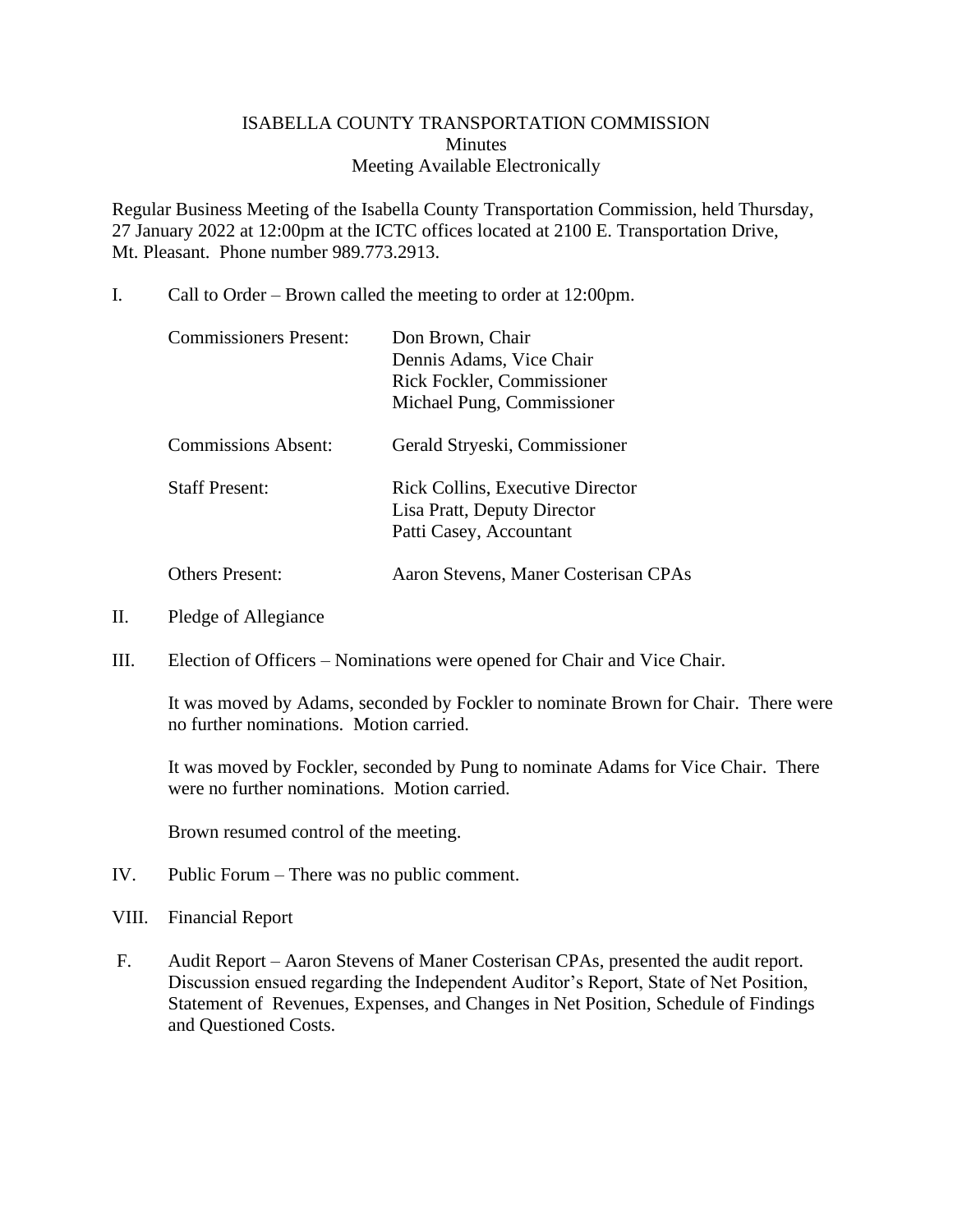The Board accepted the audit as presented and thanked Stevens for his presentation. Casey thanked Stevens as well and said she enjoyed working with him and his firm during her time serving as ICTC's Accountant.

- V. Minutes It was moved by Pung, seconded by Fockler to accept the 22 December meeting minutes as presented. Motion carried.
- VI. Communications
	- 1. The Board reviewed the thank-you letter from Theresa Binkowski, President, USW Local 12934-5 for the Christmas gift cards received by all employees.
	- 2. The Board reviewed the thank-you card from former Board member Pat LaChance.
- VII. Administrative Report
- A. Executive Director's Report

COVID-19 – Collins reported the school closings due to Omicron. This will have a negative impact on passenger counts for the month of January.

Within the past week we have had 7 employees that have had to quarantine from personal exposures. Of those, 5 have reported positive test results.

Entry Level Drivers Training (ELDT) – The Federal Motor Carrier is scheduled to implement new regulations regarding training requirements for new CDL holders as well as CDL upgrades on February 7, '22. Our facility and trainer are both registered and approved. The process will require our training to be longer and may further complicate the onboarding process for new hires.

Legislative Report – Collins briefed the Board regarding our FY 23 budget. After we submitted the budget showing us using retained earnings to balance, we received correspondence from MDOT indicating that we will be receiving additional Federal funds.

- B. Operating Report Collins briefed the Board on operating statistics.
- C. Personnel Report Collins briefed the Board on personnel events. Driver training is underway, two FMLA events and our new Accountant starts on 2/1/22.
- D. Capital Report Nothing to report.